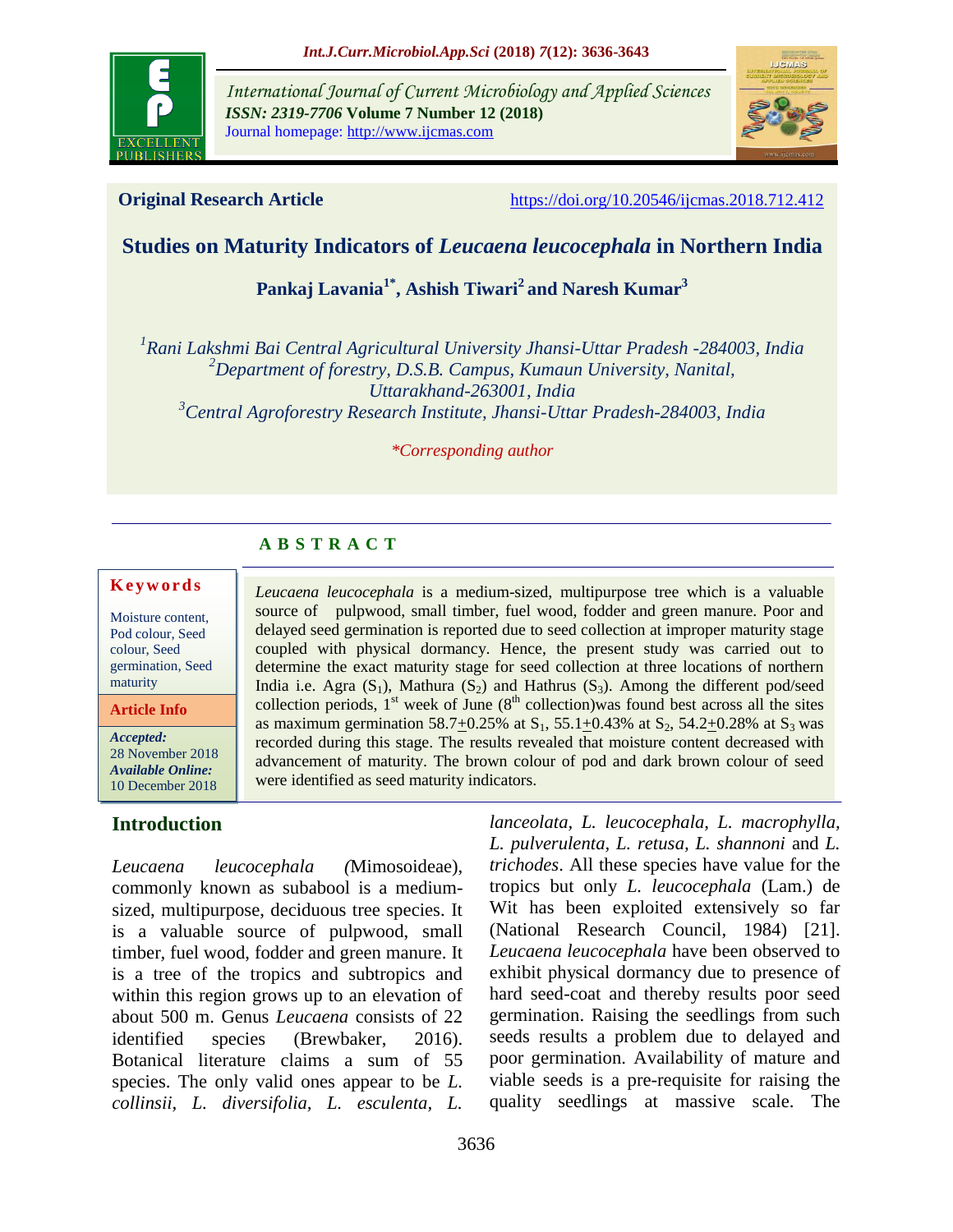collection of seeds at proper maturity stage and pre-treatments can give good germination, and more vigorous seedlings of *Leucaena leucocephala* can be obtained by inoculating with *R. irregularis* (Kumar, 2018). Thus, the knowledge of proper stage and time of maturity of seeds is essential for collection of abundant quantity of healthy and vigorous seeds. Keeping in view the importance of species and the lack of information on maturity indicators of this species in semi-arid conditions of northern India, the present study was carried out.

## **Materials and Methods**

The present study was conducted in Agra  $(S_1)$ , Mathura  $(S_2)$  and Hathrus  $(S_3)$  sites of northern India which lies between  $27^{\circ}$  10' N to  $26^{\circ}$  '4 N' latitude and 78°02' E to 79°7'E longitude between elevation 165 and 179.8 m amsl. Five trees with clear bole, compact crown, having fair number of pods were selected for the study at each site. The pods of *Leucaena leucocephala* were collected from the all three sites at different dates. First pods collection was made on  $2^{rd}$  week of February, 2004 and subsequent collections were made at bi-weekly intervals, until the completion of natural seed fall. Pods from different tree species were separately sealed in plastic bags and brought to the laboratory.

Before the seed extraction and cleaning, pod parameters like length, width, moisture content (%), weight of 100 pods, number of pod per 100 g were measure for each collection dates. The size dimensions were recorded with manual Vernier's caliper and digital electronic balance was used for weighing of pod weight. Moisture content (%) was determined on fresh weight basis by drying (over drying) the material at  $103 \pm 2^{\circ}$ C for 16+1 hrs **(**ISTA, 1981). The pods were dried for 4 to 5 days and thereafter beaten with a stick and cleaned by winnowing to release seeds. After the process of seed extraction and cleaning, 3 replicates of 10 seeds were measured for seed length, width and size using Varnier's calliper and weight parameters like number of seed/g, weight of 100 seeds. Moisture content was recorded on fresh weight basis by drying seeds at  $103 \pm 1$ <sup>o</sup>C for 16+ 1 hrs **(**ISTA, 1981) and moisture content was calculated as:

Moisturecontent  $% =$ 

$$
\frac{\text{Fresh weight} - \text{Dry weight}}{\text{Fresh weight}} \times 100
$$

The seeds were surface sterilized with 0.1 HgCl<sub>2</sub>. Seeds were rinsed thoroughly to remove traces of mercuric chloride before placing for germination. For germination, 3 replicates of 100 seeds each were used. The germination was carried out in Petri dish at laboratory (room temperature) for each collection date. Germination was counted when visible radicle develops. Germination percent was calculated as follow:

```
100
                            Totalnumber of seeds put in petridish
Germination (\%) = Number of germinated seed (vissible redicle of seeds) \times
```
Data recorded for different characters on different sites have been tested for their significance by using statistical technique of analysis of variance with Randomized block design suggested by Panse and Sukhatame (1961).

## **Results and Discussion**

The results presented in Table 1 revealed that the pod colour of *L. leucocephala* changed from the green colour  $(2^{nd}$  week of February) to brown  $(1<sup>st</sup>$  week of June) across all the collection sites.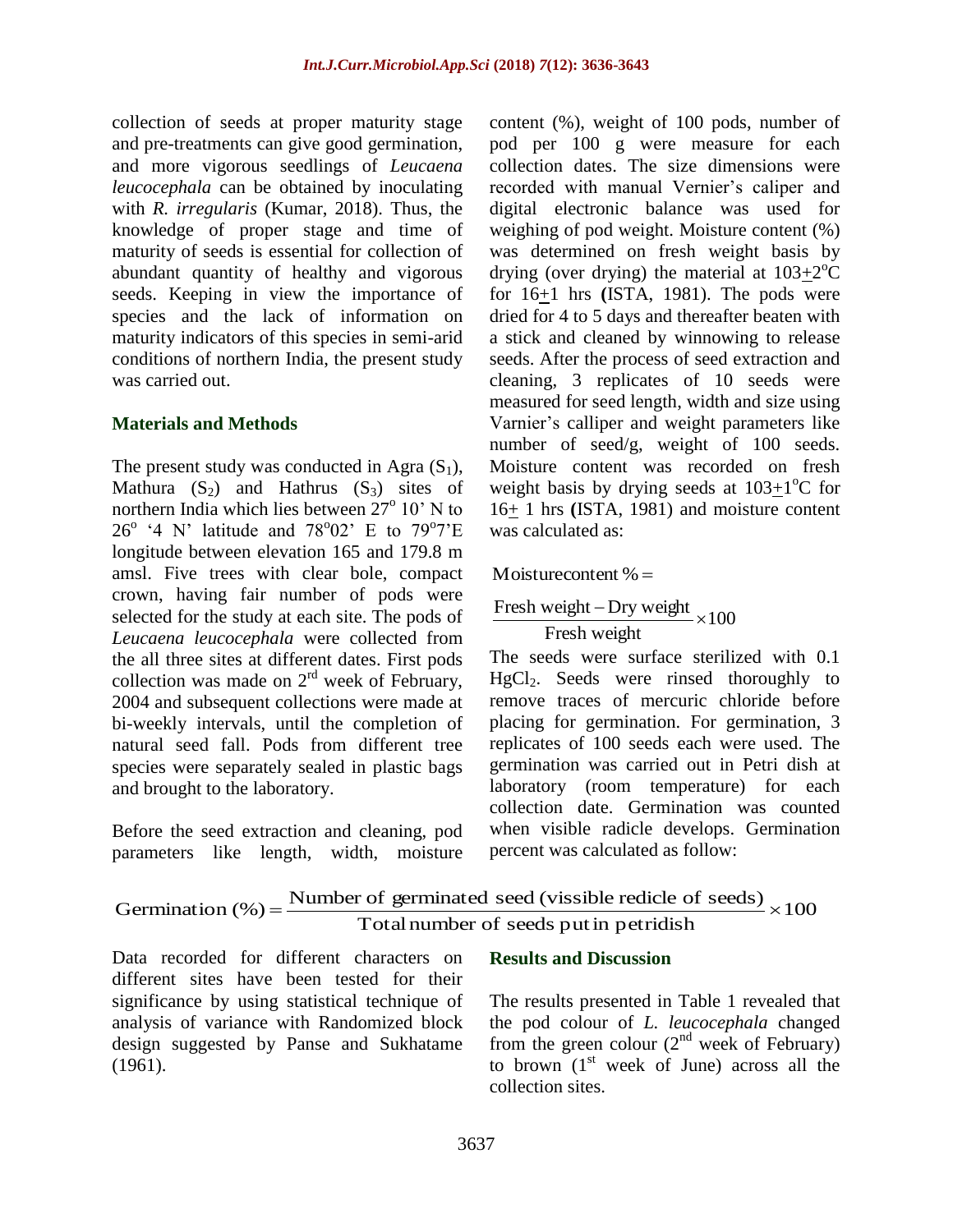# **Table.1** Physical parameters of pods of *Leucaena leucecephala* over the collection period from February to Starting June in different sites

| <b>Site</b> | <b>Date</b> | Day of      | <b>Pod colours</b>                    | Pod length      | Pod width (cm)  | Wt. of 100 pod (gm) | No. of pod/100 gm | <b>Pod moisture</b> |
|-------------|-------------|-------------|---------------------------------------|-----------------|-----------------|---------------------|-------------------|---------------------|
|             |             | collection  |                                       | $(cm)$          |                 |                     |                   | content $(\% )$     |
| $S_1$       | 20/2        | $D_1$       | Green                                 | $18.7 \pm 0.24$ | $1.4 \pm 0.03$  | $258.1 \pm 1.15$    | $39.0 \pm 0.63$   | $52.9 \pm 0.44$     |
|             | 7/3         | $D_2$       | Green                                 | $19.2 \pm 0.20$ | $1.8 \pm 0.05$  | $350.7 \pm 1.29$    | $30.1 \pm 0.31$   | $55.2 \pm 0.75$     |
|             | 22/3        | $D_3$       | <b>Light Green</b>                    | $21.3 \pm 0.23$ | $1.8 \pm 0.06$  | $501.5 \pm 1.16$    | $19.4 \pm 0.37$   | $60.6 \pm 0.68$     |
|             | 6/4         | $D_4$       | <b>Light Green</b><br>Golden          | $20.9 \pm 0.22$ | $1.8 \pm 0.06$  | $504.1 \pm 3.34$    | $25.4 \pm 0.37$   | $59.1 \pm 0.31$     |
|             | 21/4        | $D_5$       | <b>Light Yellow</b><br>Green          | $20.4 \pm 0.57$ | $1.9 \pm 0.02$  | $511.1 \pm 2.30$    | $19.8 \pm 0.63$   | $58.0 \pm 0.52$     |
|             | 6/5         | $D_6$       | Yellowish<br>Green with<br>Brown spot | $20.5 \pm 0.52$ | $1.98 \pm 0.02$ | $529.6 \pm 2.15$    | $24.1 \pm 0.48$   | $56.8 \pm 0.25$     |
|             | $21/5$      | $D_7$       | Light Brown                           | $20.5 \pm 0.54$ | $2.0 \pm 0.04$  | $526.0 \pm 7.72$    | $26.3 \pm 0.47$   | $50.2 \pm 0.43$     |
|             | 5/6         | $D_8$       | <b>Brown</b>                          | $20.3 \pm 0.37$ | $2.0 \pm 0.07$  | $303.0 \pm 1.57$    | $33.2 \pm 0.99$   | $40.6 \pm 0.25$     |
|             |             | <b>Mean</b> |                                       | 20.26           | 1.85            | 435.51              | 27.16             | 54.2                |
| $S_2$       | 21/2        | $D_1$       | Green                                 | $18.5 \pm 0.24$ | $1.3 \pm 0.03$  | $250.6 \pm 2.29$    | $42.9 \pm 1.13$   | $54.5 \pm 0.32$     |
|             | 8/3         | $D_2$       | Green                                 | $19.2 \pm 0.16$ | $1.7 \pm 0.06$  | $352.2 \pm 1.78$    | $30.7 \pm 0.42$   | $57.0 \pm 0.36$     |
|             | 23/3        | $D_3$       | <b>Light Green</b>                    | $20.9 \pm 0.24$ | $1.8 \pm 0.03$  | $497.0 \pm 0.79$    | $21.7 \pm 0.41$   | $63.4 \pm 0.31$     |
|             | 7/4         | $D_4$       | <b>Light Green</b><br>Golden          | $20.9 \pm 0.22$ | $1.8 \pm 0.03$  | $500.8 \pm 2.87$    | $24.8 \pm 0.25$   | $61.5 \pm 0.35$     |
|             | 22/4        | $D_5$       | <b>Light Yellow</b><br>Green          | $20.6 \pm 0.41$ | $1.9 \pm 0.03$  | 498.8±2.47          | $21.6 \pm 0.52$   | $59.9 \pm 0.47$     |
|             | 7/5         | $D_6$       | Yellowish<br>Green with<br>Brown spot | $20.5 \pm 0.41$ | $1.8 \pm 0.03$  | $457.4 \pm 5.88$    | $25.4 \pm 0.52$   | $59.0 \pm 0.37$     |
|             | 22/5        | $D_7$       | <b>Light Brown</b>                    | $20.4 \pm 0.39$ | $1.8 \pm 0.04$  | $395.1 \pm 0.70$    | $29.2 \pm 0.49$   | $53.0 \pm 0.83$     |
|             | 6/6         | $D_8$       | <b>Brown</b>                          | $20.3 \pm 0.35$ | $1.9 \pm 0.04$  | $295.7 \pm 0.66$    | $36.7 \pm 0.41$   | $39.2 \pm 0.41$     |
|             |             | <b>Mean</b> |                                       | 20.18           | 2.0             | 405.95              | 29.08             | 56.1                |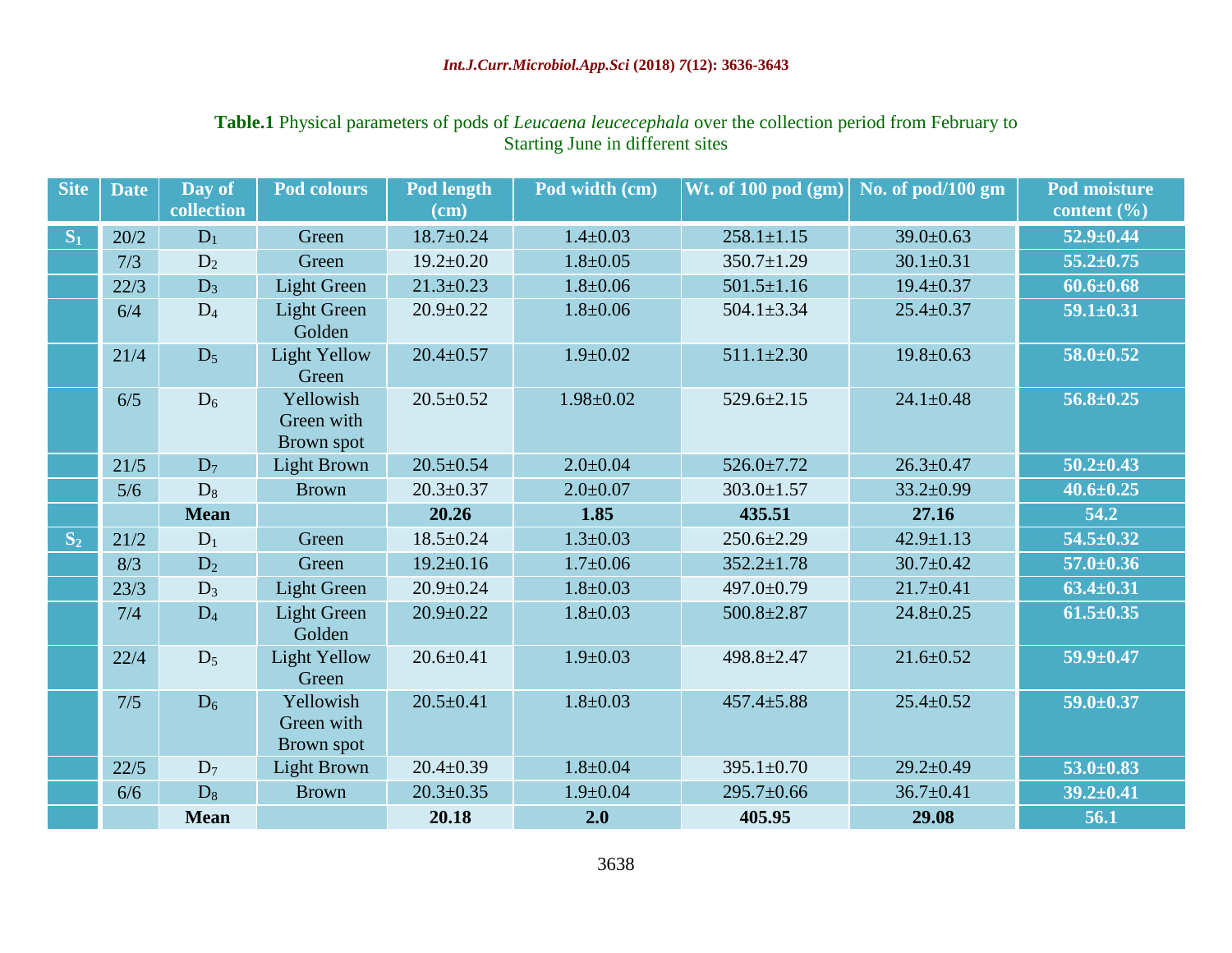| $S_3$ | 22/2<br>$D_1$<br>Green                                |                                       | $18.1 \pm 0.25$              | $1.3 \pm 0.04$  | $253.3 + 4.67$   | $44.8 \pm 1.16$  | $56.2 \pm 0.41$ |                 |
|-------|-------------------------------------------------------|---------------------------------------|------------------------------|-----------------|------------------|------------------|-----------------|-----------------|
|       | 9/3<br>Green<br>$D_2$                                 |                                       | $19.5 \pm 0.16$              | $1.6 \pm 1.03$  | $358.7 \pm 1.96$ | $33.5 \pm 0.45$  | $59.0 \pm 0.27$ |                 |
|       | <b>Light Green</b><br>24/3<br>$D_3$                   |                                       | $20.1 \pm 0.57$              | $1.7 \pm 0.03$  | $485.6 \pm 1.03$ | $27.0 \pm 0.30$  | $65.9 \pm 0.40$ |                 |
|       | 8/4                                                   | <b>Light Green</b><br>$D_4$<br>Golden |                              | $20.8 \pm 0.41$ | $1.8 \pm 0.03$   | $486.9 \pm 0.76$ | $28.9 \pm 0.31$ | $62.2 \pm 0.47$ |
|       | 23/4                                                  | $D_5$                                 | <b>Light Yellow</b><br>Green | $19.7 \pm 0.62$ | $1.9 \pm 0.03$   | $490.0 \pm 1.18$ | $24.9 \pm 0.31$ | $61.1 \pm 0.47$ |
|       | 8/5<br>Yellowish<br>$D_6$<br>Green with<br>Brown spot |                                       | $20.6 \pm 0.51$              | $1.8 \pm 0.02$  | $527.1 \pm 2.68$ | $28.2 \pm 0.39$  | $60.2 \pm 0.28$ |                 |
|       | 23/5                                                  | Light Brown<br>$D_7$                  |                              | $20.4 \pm 0.42$ | $1.9 \pm 0.03$   | 537.9±1.60       | $29.2 \pm 0.39$ | $54.5 \pm 0.28$ |
|       | 7/6<br>$D_8$                                          |                                       | <b>Brown</b>                 | $20.4 \pm 0.33$ | $1.8 \pm 0.05$   | $286.0 \pm 4.01$ | $37.6 \pm 0.34$ | $42.7 \pm 0.35$ |
|       |                                                       |                                       |                              |                 |                  |                  |                 |                 |
|       |                                                       | <b>Mean</b>                           |                              | 19.98           | 1.7              | 428.19           | 31.76           | 57.73           |
|       | site                                                  | <b>Average of Across all</b>          |                              | 20.14           | 1.85             | 423.22           | 29.33           | 56.01           |
|       | <b>SEm</b> + for site                                 |                                       |                              | 0.19            | 0.21             | 4.66             | 0.28            | 0.22            |
|       | <b>F-test</b>                                         |                                       |                              | <b>NS</b>       | <b>NS</b>        | $\ast$           | $\ast$          | 察。              |
|       |                                                       | CD                                    |                              | $\equiv$        |                  | 9.22             | 0.55            | 0.44            |
|       |                                                       | <b>SEm<sup>+</sup></b> for Date/day   |                              | 0.31            | 0.34             | 7.60             | 0.45            | 0.36            |
|       |                                                       | <b>F-test</b>                         |                              | $\ast$          | $\ast$           | $\ast$           | $\ast$          | $\ll$           |
|       |                                                       | CD for day                            |                              | 0.61            | 0.67             | 15.06            | 0.895           | 0.71            |
|       |                                                       | <b>SEm+ for SxD</b>                   |                              | 0.54            | 0.59             | 13.17            | 0.78            | 0.623           |
|       |                                                       | <b>F-test</b>                         |                              | <b>NS</b>       | <b>NS</b>        | $\ast$           | $\ast$          | *               |

NS- Non Significant, \*- Significance at 5% (P<0.05)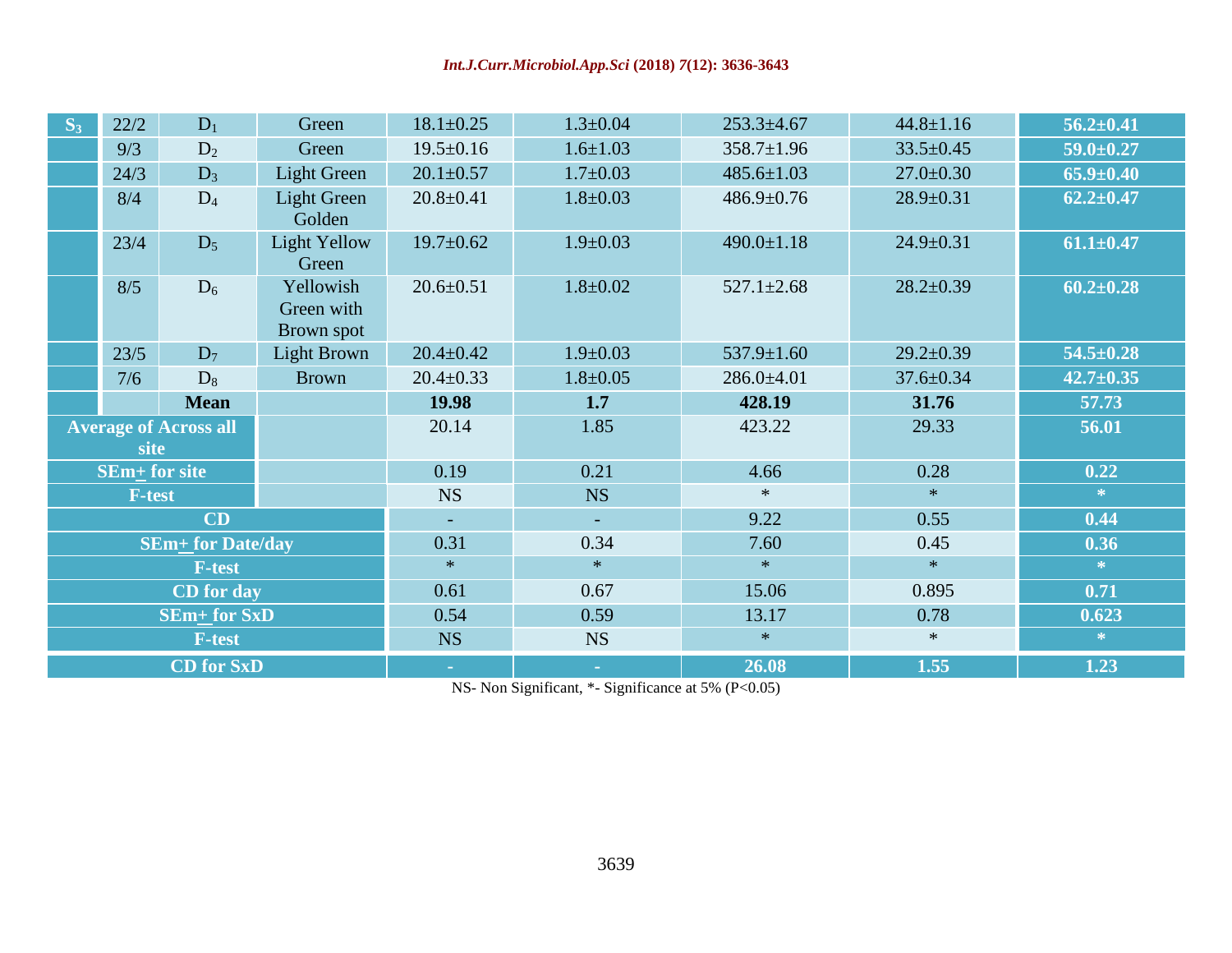| Site  | Date  | Day of collection | Seed colour                     | <b>Seed length</b><br>(mm) | Seed width<br>(mm) | Seed size<br>$(\overline{\text{mm}})$ | $\overline{\text{No. of seed}}$<br>100 g | Seed wt/100 seed | eed (mm) diameter | No. of seed/pod | Seed moisture<br>content (%) | Germination<br>(9/6) |
|-------|-------|-------------------|---------------------------------|----------------------------|--------------------|---------------------------------------|------------------------------------------|------------------|-------------------|-----------------|------------------------------|----------------------|
| $S_1$ | 20/2  | $D_1$             | Dark Green                      | $6.4 \pm 0.22$             | $3.7 \pm 0.15$     | $41.4 \pm 2.74$                       | $1030.3 \pm 0.45$                        | $88.7 \pm 0.22$  | $1.0 \pm 0.10$    | $22.6 \pm 0.54$ | $53.1 \pm 0.39$              | $0.0 + 0.0$          |
|       | 7/3   | $D_2$             | <b>Light Green</b>              | $6.7 \pm 0.15$             | $4.2 \pm 0.13$     | $45.1 \pm 1.99$                       | $1091.4 \pm 1.42$                        | $113.8 + 0.21$   | $1.1 \pm 0.10$    | $23.6 \pm 0.34$ | $53.0 \pm 0.96$              | $0.0 + 0.0$          |
|       | 22/3  | $D_3$             | <b>Bright Green</b>             | $7.0 \pm 0.28$             | $4.8 \pm 0.20$     | $49.6 \pm 3.62$                       | $1124.2 \pm 8.84$                        | $178.1 \pm 0.07$ | $1.6 \pm 0.16$    | $25.7 \pm 0.45$ | $50.9 \pm 0.52$              | $6.5 \pm 0.21$       |
|       | 6/4   | $D_4$             | <b>Bright Green</b>             | $7.2 \pm 0.13$             | $4.8 \pm 0.20$     | $52.6 \pm 2.00$                       | $813.1 \pm 6.62$                         | $96.1 \pm 0.10$  | $1.5 \pm 0.16$    | $24.8 \pm 0.42$ | $48.3 \pm 0.35$              | $35.5 \pm 0.31$      |
|       | 21/4  | $D_5$             | Yellowish Bright<br>Green       | $7.6 \pm 0.16$             | $4.9 \pm 0.23$     | $58.0 \pm 2.45$                       | $551.3 \pm 3.49$                         | $180.7 \pm 0.12$ | $1.4 \pm 0.16$    | $23.5 \pm 1.16$ | $45.4 \pm 0.27$              | $49.1 \pm 0.42$      |
|       | 6/5   | $D_6$             | <b>Yellow Brownish</b><br>Green | $7.5 \pm 0.16$             | $4.8 \pm 0.20$     | $56.5 \pm 2.50$                       | $1012.2 \pm 3.45$                        | $150.3 \pm 0.13$ | $1.4 \pm 0.16$    | $22.8 \pm 1.02$ | $44.5 \pm 0.35$              | $52.0 \pm 0.52$      |
|       | 21/5  | $D_7$             | Bright Light<br><b>Brown</b>    | $7.2 \pm 0.13$             | $4.7 \pm 0.15$     | $52.0 \pm 2.00$                       | $1413.3 \pm 3.55$                        | $126.3 \pm 0.14$ | $1.4 \pm 0.16$    | $22.1 \pm 0.92$ | $43.5 \pm 0.38$              | $56.3 \pm 0.22$      |
|       | $5/6$ | $D_8$             | Dark Brown                      | $6.8 + 0.20$               | $4.6 \pm 0.16$     | $46.6 \pm 2.74$                       | $1935.2 \pm 2.69$                        | $52.7 \pm 0.03$  | $1.6 \pm 0.60$    | $21.7 \pm 1.81$ | $42.2 \pm 0.47$              | $58.7 \pm 0.25$      |
|       |       | <b>Mean</b>       |                                 | 7.05                       | 4.5                | 50.15                                 | 1121.4                                   | 12.34            | 1.38              | 23.3            | 47.6                         | 32.27                |
| $S_2$ | 21/2  | $D_1$             | Dark Green                      | $6.1 \pm 0.23$             | $3.5 \pm 0.17$     | $37.7 \pm 2.83$                       | $1033.2 \pm 1.56$                        | $83.0 \pm 0.30$  | $1.0 \pm 0.10$    | $24.2 \pm 0.89$ | $53.1 \pm 0.32$              | $0.0 + 0.0$          |
|       | 8/3   | $D_2$             | <b>Light Green</b>              | $6.2 \pm 0.20$             | $3.9 \pm 0.18$     | $38.8 \pm 2.47$                       | $1097.7 \pm 1.58$                        | $86.2 \pm 0.29$  | $1.1 \pm 0.10$    | $24.3 \pm 0.49$ | $54.0 \pm 0.23$              | $0.0 + 0.0$          |
|       | 23/3  | $D_3$             | <b>Bright Green</b>             | $6.8 \pm 0.25$             | $4.5 \pm 0.17$     | $46.8 \pm 3.46$                       | $1166.8 \pm 12.61$                       | $92.0 \pm 0.11$  | $1.3 \pm 0.15$    | $25.6 \pm 0.50$ | $52.3 \pm 0.24$              | $5.0 + 0.44$         |
|       | 7/4   | $D_4$             | <b>Bright Green</b>             | $7.1 \pm 0.23$             | $4.5 \pm 0.17$     | $50.9 \pm 3.16$                       | 894.0±12.81                              | $138.0 \pm 0.11$ | $1.3 \pm 0.15$    | $24.5 \pm 0.43$ | $49.0 \pm 0.31$              | $30.8 \pm 0.49$      |
|       | 22/4  | $D_5$             | Yellowish Bright<br>Green       | $7.4 \pm 0.16$             | $4.5 \pm 0.22$     | $56.5 \pm 2.50$                       | $556.8 \pm 2.35$                         | $174.5 \pm 0.12$ | $1.2 \pm 0.13$    | $23.3 \pm 0.73$ | $47.1 \pm 0.41$              | $45.1 \pm 0.28$      |
|       | 7/5   | $D_6$             | <b>Yellow Brownish</b><br>Green | $7.2 \pm 0.25$             | $4.4 \pm 0.16$     | $52.6 \pm 2.00$                       | $1034.9 \pm 2.30$                        | $159.5 \pm 0.12$ | $1.4 \pm 0.16$    | $23.1 \pm 0.48$ | $46.3 \pm 0.53$              | $51.9 \pm 0.48$      |
|       | 22/5  | $D_7$             | <b>Bright Light</b>             | $7.0 \pm 0.101$            | $4.4 \pm 0.16$     | $49.0 \pm 0.16$                       | $1513.9 \pm 2.21$ $137.5 \pm 0.30$       |                  | $1.5 \pm 0.16$    | $22.2 \pm 0.47$ | $45.9 \pm 0.33$ 52.1±0.38    |                      |

# **Table.2** Physical parameters of seeds sites of *Leucaena leucocephala* over the collection period from end of February to Starting June in different sites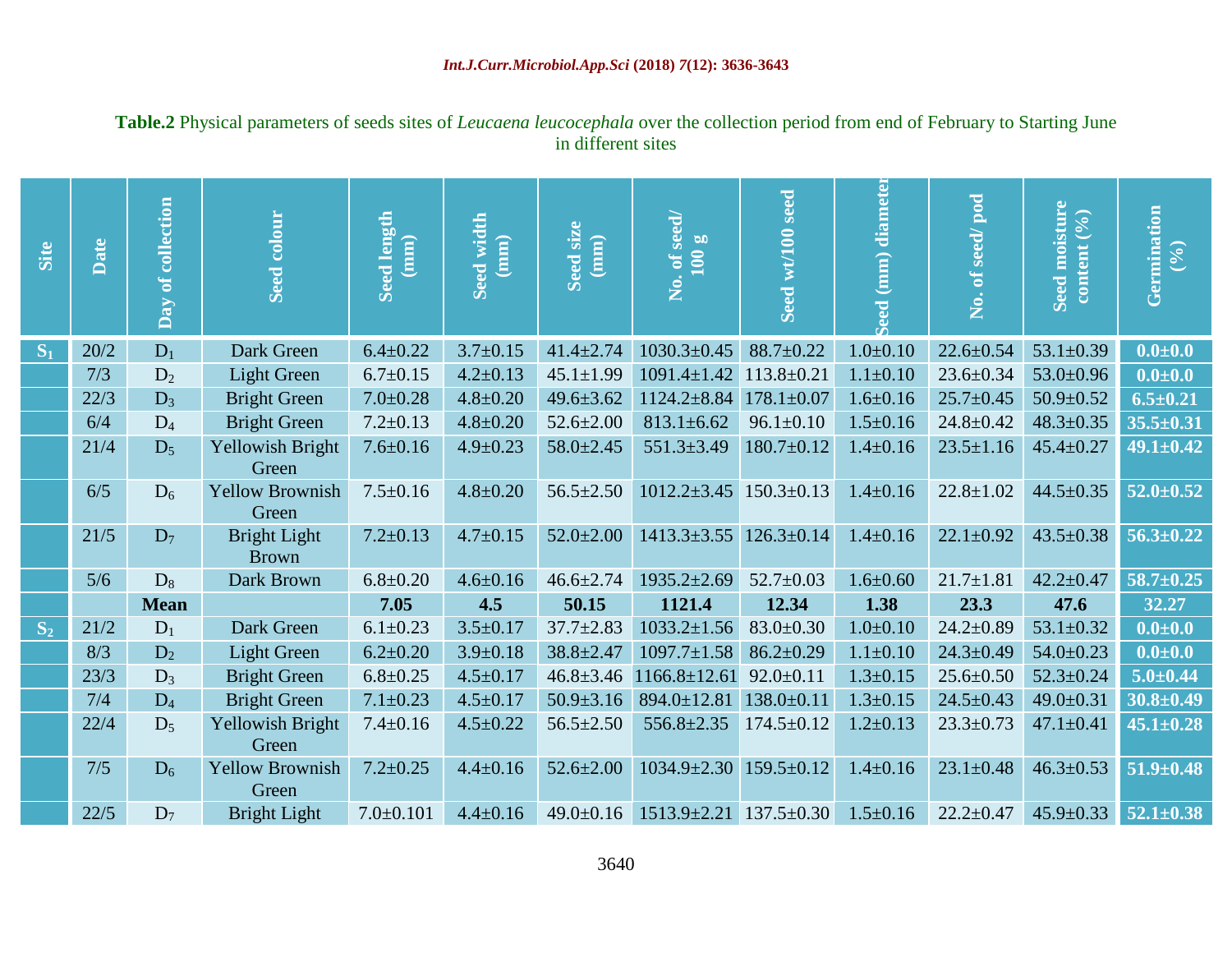|                                      |                 |                                                           | <b>Brown</b>                    |                             |                            |                             |                                    |                  |                |                             |                 |                 |
|--------------------------------------|-----------------|-----------------------------------------------------------|---------------------------------|-----------------------------|----------------------------|-----------------------------|------------------------------------|------------------|----------------|-----------------------------|-----------------|-----------------|
|                                      | 6/6             | $D_8$                                                     | Dark Brown                      | $6.6 \pm 0.22$              | $4.4 \pm 0.16$             | $44.0 \pm 3.02$             | $1992.0 \pm 5.31$                  | $51.9 \pm 0.10$  | $1.5 \pm 0.16$ | $20.7 \pm 0.34$             | $44.0 \pm 0.38$ | $55.1 \pm 0.43$ |
|                                      |                 | <b>Mean</b>                                               |                                 | 6.8                         | 4.2                        | 46.9                        | 1161.2                             | 11.53            | 1.28           | 23.48                       | 48.96           | 30.01           |
| $S_3$                                | 22/2            | $D_1$                                                     | Dark Green                      | $5.9 \pm 0.23$              | $3.4 \pm 0.16$             | $35.3 \pm 2.78$             | $1040.4 \pm 2.18$                  | $83.0 \pm 0.31$  | $1.0 \pm 0.10$ | $24.7 \pm 0.56$             | $57.2 \pm 0.27$ | $0.0 + 0.0$     |
|                                      | 9/3             | D <sub>2</sub>                                            | <b>Light Green</b>              | $6.1 \pm 0.18$              | $3.8 \pm 0.20$             | $37.5 \pm 2.20$             | $1000.5 \pm 2.39$                  | $84.3 \pm 0.28$  | $1.1 \pm 0.10$ | $24.5 \pm 0.64$             | $56.6 \pm 0.33$ | $0.0 + 0.0$     |
|                                      | 24/3            | $D_3$                                                     | <b>Bright Green</b>             | $6.5 \pm 0.17$              | $4.3 \pm 0.15$             | $42.5 \pm 2.17$             | $1117.1 \pm 9.93$                  | $87.3 \pm 0.06$  | $1.3 \pm .15$  | $26.2 \pm 0.36$             | $56.9 \pm 0.39$ | $5.4 \pm 0.77$  |
|                                      | 8/4             | $D_4$                                                     | <b>Bright Green</b>             | $6.7 \pm 0.15$              | $4.4 \pm 0.16$             | $45.1 \pm 1.81$             | $942.1 \pm 2.60$                   | $138.5 \pm 0.07$ | $1.3 \pm 0.15$ | $25.7 \pm 0.15$             | $49.8 \pm 0.44$ | $32.0 \pm 0.64$ |
|                                      | 23/4            | $D_5$                                                     | Yellowish Bright<br>Green       | $7.2 \pm 0.25$              | $4.5 \pm 0.17$             | $52.4 \pm 3.53$             | $561.4 \pm 1.79$                   | $170.5 \pm 0.12$ | $1.2 \pm 0.13$ | $23.5 \pm 0.69$             | $47.9 \pm 0.32$ | $46.2 \pm 0.55$ |
|                                      | 8/5             | $D_6$                                                     | <b>Yellow Brownish</b><br>Green | $7.0 \pm 0.21$              | $4.4 \pm 0.16$             | $49.4 \pm 2.96$             | $1070.2 \pm 1.91$ 150.5 $\pm$ 0.12 |                  | $1.3 \pm 0.15$ | $23.4 \pm 0.70$             | $46.9 \pm 0.21$ | $52.2 \pm 0.73$ |
|                                      | 23/5            | $D_7$                                                     | Bright Light<br><b>Brown</b>    | $6.6 \pm 0.16$              | $4.3 \pm 0.15$             | $43.8 \pm 2.12$             | $1619.5 \pm 1.94$ 119.5 $\pm$ 0.13 |                  | $1.4 \pm 0.16$ | $22.0 \pm 0.58$             | $46.5 \pm 0.33$ | $54.0 \pm 0.57$ |
|                                      | 7/6             | $D_8$                                                     | Dark Brown                      | $6.4 \pm 0.16$              | $4.3 \pm 0.15$             | $41.2 \pm 2.12$             | $1997.2 \pm 5.38$                  | $50.9 \pm 0.11$  | $1.3 \pm 0.15$ | $20.6 \pm 0.37$             | $45.9 \pm 0.38$ | $54.2 \pm 0.28$ |
|                                      |                 | <b>Mean</b>                                               |                                 | 6.55                        | 4.180                      | 43.2                        | 1168.6                             | 11.06            | 1.24           | 23.83                       | 50.8            | 30.5            |
| <b>Average of Across</b><br>all site |                 |                                                           | 6.8                             | 4.29                        | 46.75                      | 1150.4                      | 11.64                              | 1.3              | 23.54          | 49.12                       |                 |                 |
|                                      | $SEm+$ for site |                                                           |                                 | 0.096                       | 0.086                      | 1.27                        | 11.17                              | 0.883            | 0.07           | 0.352                       | 0.20            | 0.19            |
|                                      | <b>F-test</b>   |                                                           |                                 | $\ast$                      | $\ast$                     | $\ast$                      | $\ast$                             | <b>NS</b>        | $\ast$         | $\ast$                      | $\ast$          | $\ast$          |
| CD                                   |                 |                                                           |                                 | 0.191                       | 0.171                      | 2.52                        | 36.13                              |                  | 0.14           | <b>NS</b>                   | 0.40            | 0.38            |
|                                      |                 | <b>SEm+ for Date/day</b>                                  |                                 | 0.157                       | 0.14                       | 2.08                        | 18.25                              | 1.44             | 0.113          | 0.57                        | 0.327           | 0.31            |
| <b>F-test</b>                        |                 |                                                           |                                 | $\ast$                      | $\ast$                     | $\ast$                      | $\ast$                             | $*$              | $\ast$         | $\ast$                      | $\ast$          | $\approx$       |
| CD for day                           |                 |                                                           |                                 | 0.312                       | 0.27                       | 4.11                        | 36.13                              | 2.85             | 0.223          | 1.137                       | 0.649           | 0.61            |
|                                      |                 | <b>SEm+ for SxD</b>                                       |                                 | 0.273                       | 0.24                       | 3.60                        | 31.6                               | 2.496            | 0.195          | 0.995                       | 0.567           | 0.538           |
|                                      |                 | <b>F-test</b>                                             |                                 | <b>NS</b>                   | <b>NS</b>                  | <b>NS</b>                   |                                    | <b>NS</b>        |                | <b>NS</b>                   | $\ast$          | $\gg$           |
|                                      |                 | $\overline{\text{CD}}$ for $\overline{\text{S}}\text{xD}$ |                                 | $\mathcal{L}_{\mathcal{A}}$ | $\mathcal{L}_{\mathrm{c}}$ | $\mathcal{L}_{\mathcal{A}}$ | 62.57                              | $\sim$           | 0.387          | $\mathcal{L}_{\mathcal{A}}$ | 1.12            | 1.06            |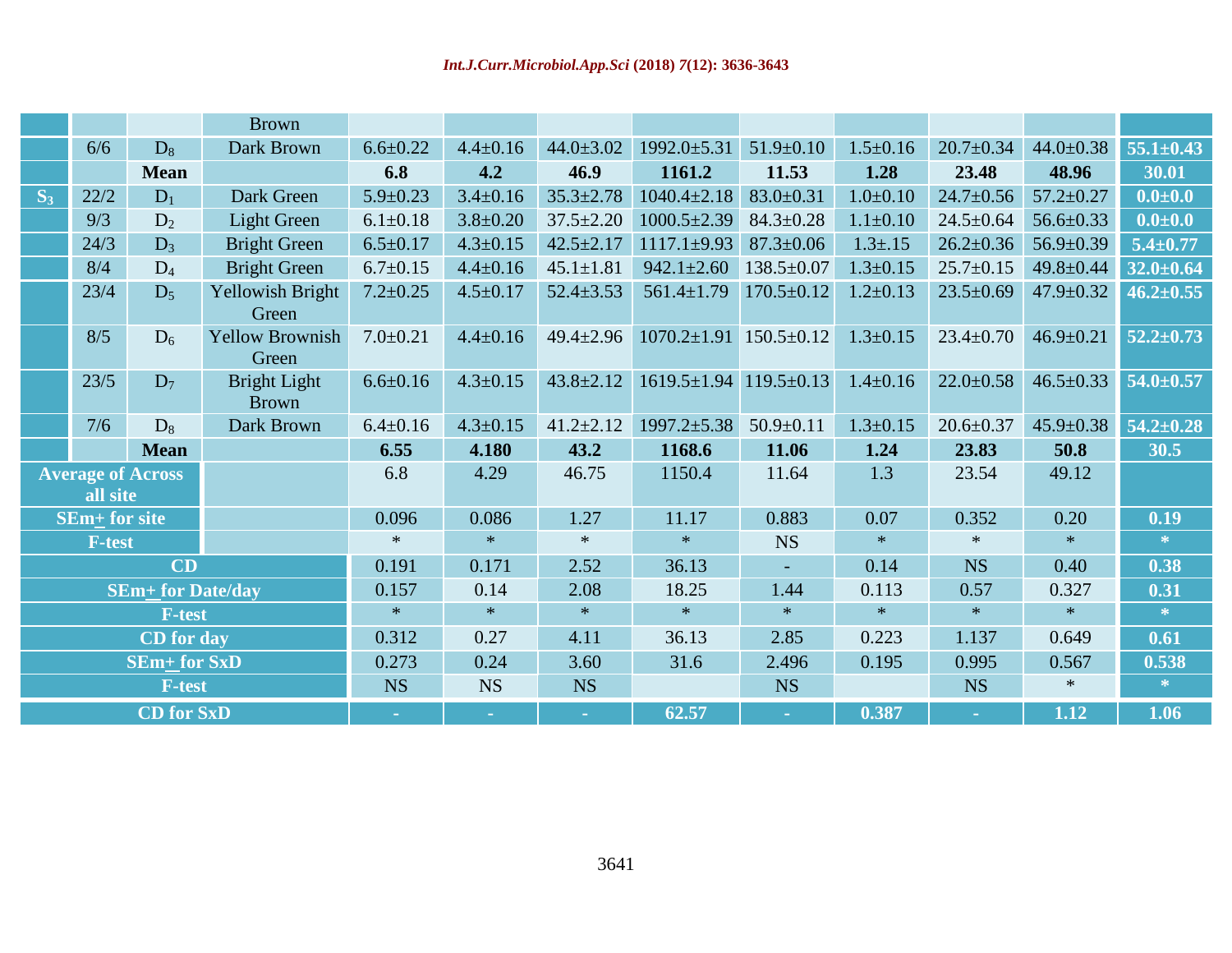Similarly, the seed colour changed from dark green to darkbrown at maturity (Table 2). The change in pod colour with the advancement of maturity was also reported by other researchers, also, in different tree species (Bonner, 1976; Ramakrishan *et al.,* 1990; Bharathi *et al.,* 1996; Rai *et al.,* 1988 and Shah, 2005). Further, it has been observed that the pod dimensions i.e. length and width also increase with the advancement of colletion periods. With the advancement of maturity, the moisture content in pods also decreased. During the first collection in the month of February it was found maximum in all sites and thereafter it declined with the advancement of collection dates. At Agra site  $(S<sub>1</sub>)$ , the pod moisture content decreased from 52.9 to 40.6%, whereas at Mathura  $(S_2)$  and Hathrus sites  $(S_3)$  it decreased from 54.5 to 39.2 % and 56.2 % to 42.7 %, respectively (Table 1). The average pod moisture content at  $(S_1)$ ,  $(S_2)$  and  $(S_3)$  was 54.2%, 56.1% and 57.7 %at all three sites respectively (Table 1). Similarly, the seed moisture content also declined with the advancement of maturity.

Maximum seed moisture  $(S_1 53.1 \pm 0.39\% , S_2)$ 53.1 $\pm$ 0.32 %, and S<sub>3</sub> 57.2 $\pm$ 0.27 %) was observed in seeds collected during February month in all sites and the minimum  $(S_1)$ 42.2 $\pm$ 0.47%, S<sub>2</sub> 44.0 $\pm$ 0.38 %, and S<sub>3</sub>. 45.9±0.38 %) was in the seeds collected during  $1<sup>st</sup>$  week of June (Table 2). Loss of water during seed maturity is more inherent phase of seed development. The decline in seed moisture content during pod/seed development is often attributed to the continued deposition of storage material in seeds (Ellis *et al.,* 1987). Change in colour and decrease in moisture content were also identified as maturity indicators by many researchers (Grover *et al.,* 1963; Carl and Snaw, 1971; Edward, 1980; Cram and Linquist, 1982; Welbaun and Bradford, 1988; Maideen *et al.,* 1990; Singh, 1998 and Phyartyal *et al.,* 2002)*.* The mean pod/fruit length and width were recorded 20.26cm and 1.85cm  $(S_1)$ , 20.18cm and 2.0cm  $(S_2)$  and 19.98 cm and 1.7cm  $(S_3)$ .

The data on seed germination (Table 2) revealed that the maximum germination (58.7 per cent at  $S_1$ , 55.1 per cent at  $S_2$  and 54.2 per cent at  $S_3$ ) was recorded in the seeds collected during the  $1<sup>st</sup>$  week of June for all the sites. At this collection date, the pods and seeds were having brown and dark brown, respectively. At this stage the seed moisture content was 42.2 %  $S_1$ , 44.0%  $S_2$  and 45.9 %  $S_3$  the size of seeds was 46.6 mm<sup>2</sup> (S<sub>1</sub>), 44.0 mm<sup>2</sup> (S<sub>2</sub>) and 41.2 $\pm$ 2.12 mm<sup>2</sup> (S<sub>3</sub>), seed weight/ 100 seeds was 152.7 g  $(S_1)$ , 51.9 g  $(S_2)$ , 50.9 g $(S_3)$ . Pandit *et al.,* (2002) also reported the similar observation in *Populus ciliata*, the drop in moisture content of capsules from 80% to 60% during maturation coincided with the maximum germination in seeds.

From the present study, it may be concluded that colour as well as moisture content of pods and seeds are good indicators of maturity. First week of June is an appropriate period for pod collection for getting maximum germination in *L. leucephala*in semi-arid conditions of northern India.

# **References**

- Bharathi, A., UmaraniR., Karivaratharaju, T.V., Vanangamudi, K. and Manonmani, V. 1996. Effect of drup maturity on seed germination and seedling vigour in Neem. *Journal of Tropical Forest Science*. 9(2): 137-146.
- Bonner, F.T. 1976 b. Maturation and collection of yellow poplar seeds in the mid South, *Southern Forest Experiment Station*. New Orleans, Lauisiana U.S.D.A. For. Serv. Res. Pap. 50-121, 8.
- Carl, C.M. and Snow, Jr. A.G. 1971. Maturation of sugar maple seed. *USDA Forest service, Research paper NE-217*, Northestein Forest Experiment Station, Upper Darby, Pa.